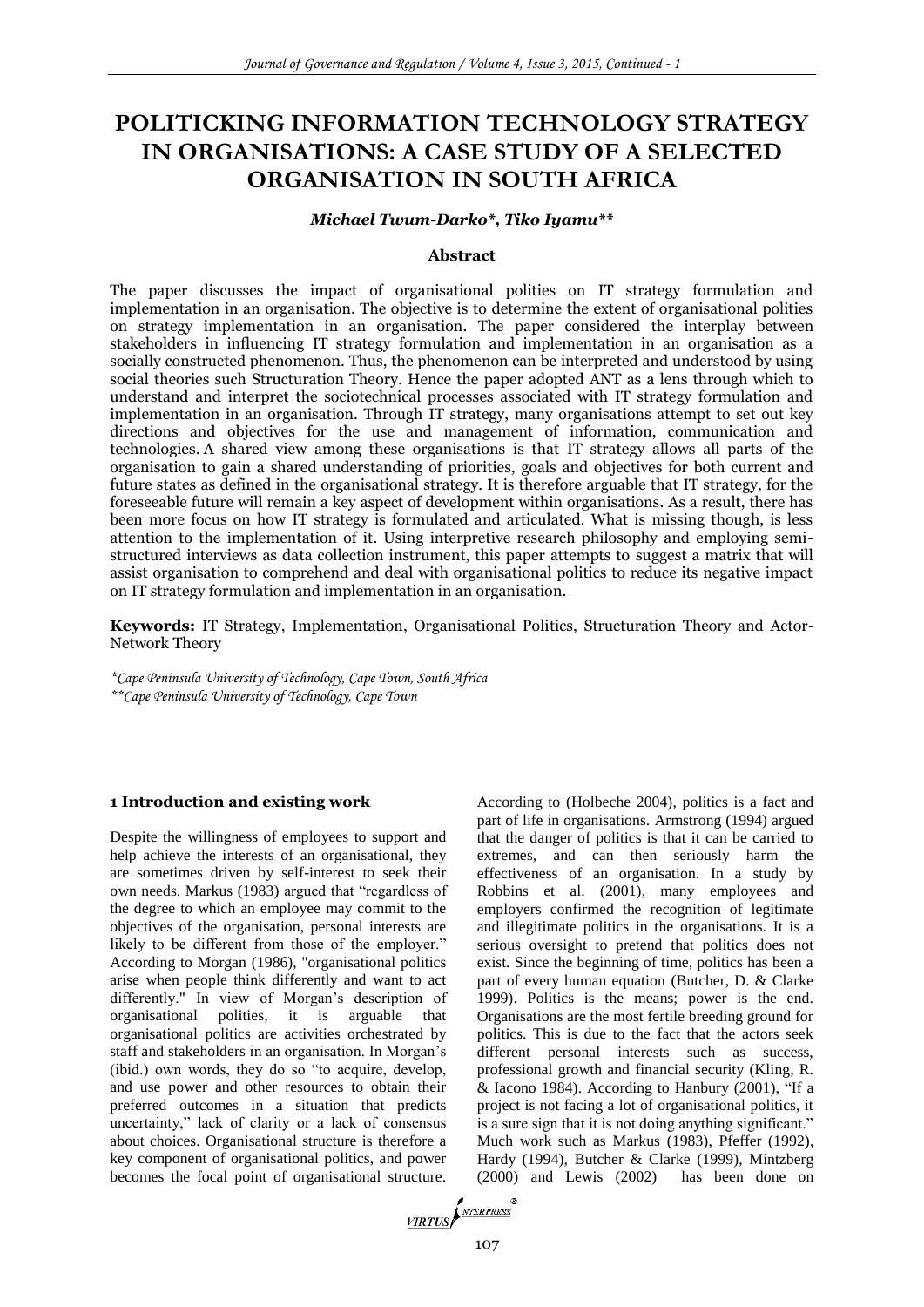organisational politics, and on IT strategy, such as Ciborra (1996), Lederer & Gardiner (1988, 1992); Boar (1998), Gottschalk (1999), Wolff & Sydor (1991) and Mack (2002). These works are often separately articulated. What is missing is the interaction between IT strategy and organisational politics. It is in this area that further research is vital to both the academic and corporate domains. Orlikowski (1993) argued that organisational politics has an important influence on the degree to which IT, through its strategy, can be used. Where people are involved, politics exists. Scarbrough (1998) argues that IT strategy needs other elements with a strong influence such as politics to achieve the set goals and objectives. Therefore, Information Technology (IT) strategy can be described as "a complex mixture of thoughts, ideas, insights, experiences, goals, expertise, memories, perceptions, and expectations that provide general guidance for specific actions in pursuit of particular ends within the computing environment" (Ward & Peppard, 2002). It has been demonstrated, analytically as well as empirically, that technical issues get caught up in a host of organisational issues such as politics. Orlikowski & Barley (2001) state "… to include insight from institutional theory, IT researchers might develop a more structural and systematic understanding for how technologies are embedded in complex interdependent social, economic and political networks, and consequently how they are shaped by such broader institutional influences."

IT departments in organisations have many and diverse stakeholders and this makes politics inevitable. Straub & Wetherbe (1989) argued that IT strategy helps to set direction, comprehension and focus on the future in the wake of change in the organisation that it supports. Walsham & Waema (1994) also indicated that IT needs strategy to achieve its aims and objectives. This has made "IT Strategy" a significant contributor to an organisation's specific direction making the outcome of an IT strategy even more significant. The question is what influences or causes the IT strategy outcome (implementation)? Orlikowski (1993) argued that organisational politics has an important influence on the degree to which IT, through its strategy, can be used. The way in which the IT strategy is developed and implemented have a significant impact on its success, and can have a direct impact on the organisational culture. According to Gottschalk (1999), implementation is key to the success or failure of IT strategy. Those who develop the IT strategy will probably be different people from those who carry out the implementation. If the IT strategy is understood or interpreted differently, the implementation is likely to encounter problems Walsham & Waema (1994). Implementing IT strategy depends on key people within the organisation (Daniels 1994). In essence, unless all major stakeholders are involved, successful implementation is unlikely. However, analysing the

peoples' perspectives opens the door for political intent within the organisation. Where there are different people and technologies, there are conflicts and difficulties (Orlikowski & Gash 1994). Given Orlikowski & Gash (ibid.) accession, one can argue that indeed people are susceptible and driven by different forces, such as 'politics', in organisations. Of the numerous, including the above mentioned works, there is no definitive definition of IT strategy and the existing literature and debate, as commented by (Orlikowski & Barley (2001), have focussed on Strategic Information Systems Planning (SISP). This paper uses the following IT strategy definition to examine the formulation and implementation of IT strategy:

"*The technical design which serves as the road map over a period of time for the implementation of information technology and information systems by people using a formal process"* 

The reasons for the use of the above definition are as argued by Rosser, Kirwin & Mack (2002): (a) It recognises that IT strategy can neither be formulated nor implemented in isolation from Information Systems (IS); (b) It recognises the inseparable relationship between the social construction of the IT environment and technology; (c) It acknowledges the role of human involvement. The main aim of this study therefore, was to explore the impact of organisational politics on the implementation of IT strategy. The study was shaped by three key issues: (a) how IT strategy is implemented, which includes the people and structures; (b) the influencing factors, such as organisational politics in the implementation of IT strategy; and (c) the impact of organisational politics on the implementation of IT strategy in an organisation. The research question was: "What influence does organisational politics have on IT strategy in an organisation that deploys it?"

# **2 Research approach**

# *2.1 Overview of duality of structure*

The overview attempts to summarise the various attempts made in literature to explain Giddens' (1984) '*dimensions of the duality of structure'* of Structuration Theory (ST) (Callon & Law 1989). The concept enabled the analysis and interpretation of the case study and as such a good understanding of it and how it was applied, particularly, in the area of IT strategy, is very important and useful. It certainly impossible for any organisation to determine what the choice(s) of an agency will be in any particular circumstance. Agency/Agent and Structure (see Figure 2) are the two core paradigms of ST. Giddens' (1984:14), Twum-Darko (2014a; 2014b); Twum-Darko and Sibanyoni (2014); and Twum-Darko (2011) argue that agency is anything that has the ability to take action (also known as 'transformative

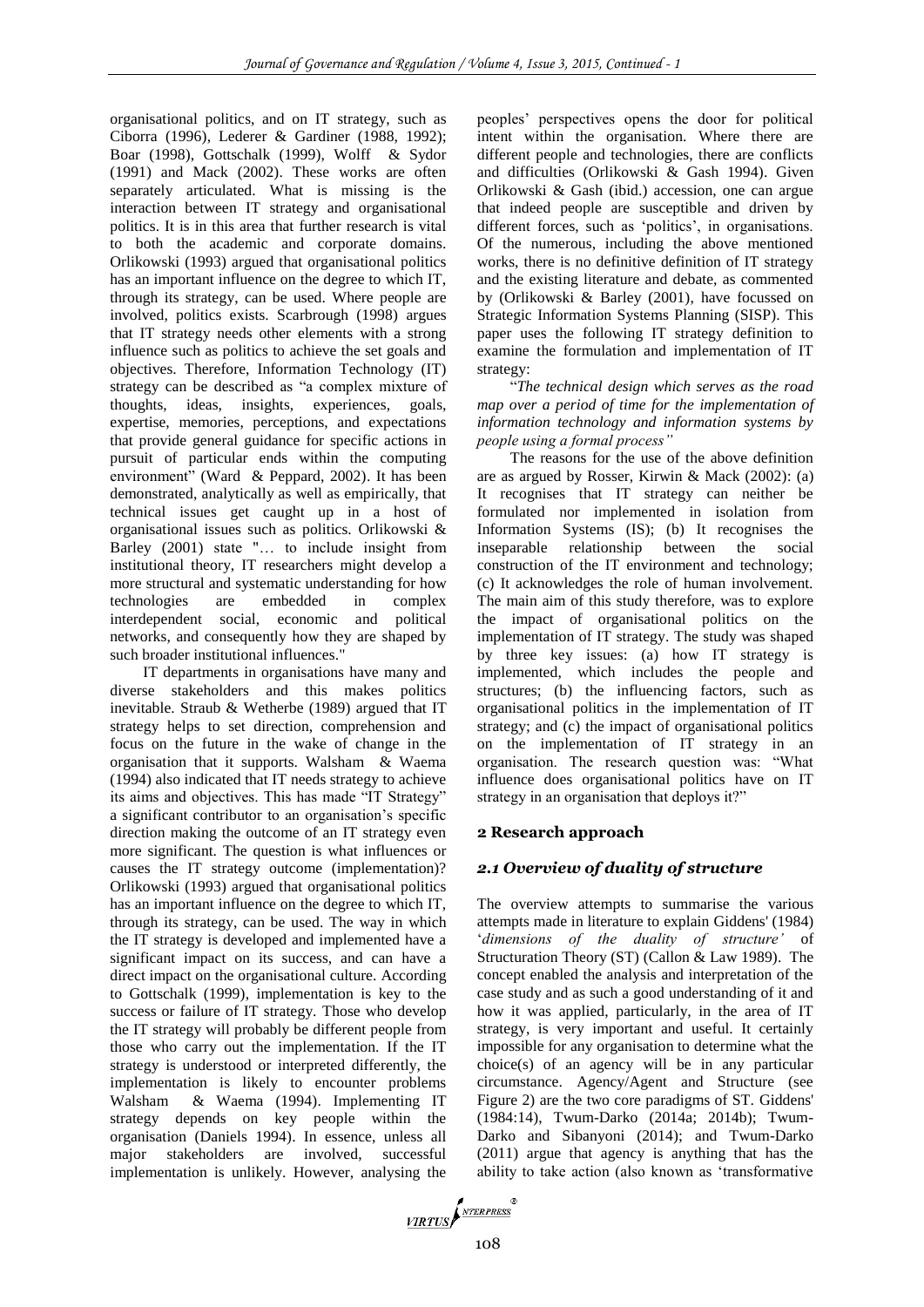capacity'). That is, from Giddens (ibid.), social actors like you and I (agency), by our actions, reproduce the prerequisites (structure), which allow and enable our actions. Thus, in simple terms, structures are the medium and the outcome of social actions i.e.,

making structure and action mutual prerequisites. These result from modalities (i.e., interpretative schemes, facilities and norms) that link particular types of interaction with particular structural elements Giddens (ibid.)



**Figure 1.** Duality of structure (Giddens, 1984)

## *2.2 The case*

The study adopted a qualitative, single case study involving a selected organisation in South Africa based on the following factors: (a) that the organisation have a wide range of cultural diversity within its information technology (IT) environment; (b) the organisation provides a very good representation of the financial sector; (c) accessibility; many organisations were approached but access was not easy to obtain due to the nature of the study as it has to do with organisational politics, which is considered a sensitive issue in many organisations. The case study approach enabled indepth exploration of this complex socially constructed phenomenon: politicking IT strategy in an organisational. Yin (1994) defines a case study as "an empirical inquiry that investigates a contemporary phenomenon within its real-life context, especially when the boundaries between

phenomenon and context are not clearly defined." Structured and semi-structured interviews were used as data collection instrument. All interviews were tape recorded and later transcribed. Other secondary and relevant documentations such as memos, emails and periodic strategy review reports were used as data collection. A set of balanced respondent demographics (See Table 1) was formulated and adhered to, as it was the unit of analysis that provided a true reflection of the phenomenon. The unit of analysis included race and genders within the hierarchy of the organisation and in particular, IT department. The interviewees included senior staff: Executives, IT Managers, Business Managers, IT Architects and Project Managers; and junior staff: Programmers, Business Analysts, Business consultants, Practitioners e.g., human resources, and finance and network administrators.

**Table 1.** Unit of analysis

|              | <b>Job title</b> | White | <b>Non-White</b> | <b>Total</b> |
|--------------|------------------|-------|------------------|--------------|
| <b>Male</b>  | Senior           |       |                  |              |
|              | Junior           |       |                  |              |
| Female       | Senior           |       |                  |              |
|              | Junior           |       |                  |              |
| <b>Total</b> |                  | 19    |                  | JІ           |

The IT environment was structured hierarchically such that activities took place and managed by individuals and teams of employees. Responsibilities were allocated on the basis of organisation's rules and regulations. The IT executive committee of the organisation formulates IT policies which are binding on all employees. However, the IT department had specific rules, regulations, processes and procedures enforced through organisational structures. In terms of "Agency" staff involved in the

formulation of the IT strategy was not necessarily the implementers, however, they included the IT managers, IT Architects, IT Technical staff and users. The CIO of the organisation has the mandate to decide on any unclear instances in the formulation and implementation of the IT strategy. Relating "structure" the case, the CIO's approval of the formulated IT strategy authorizes the implementation of it. Thus the CIO instructs the IT managers to enforce performance contracts for the implementation

$$
\underbrace{\textit{VIRTUS}} \textit{f}^{\textit{NTERPRESS}}\textit{}
$$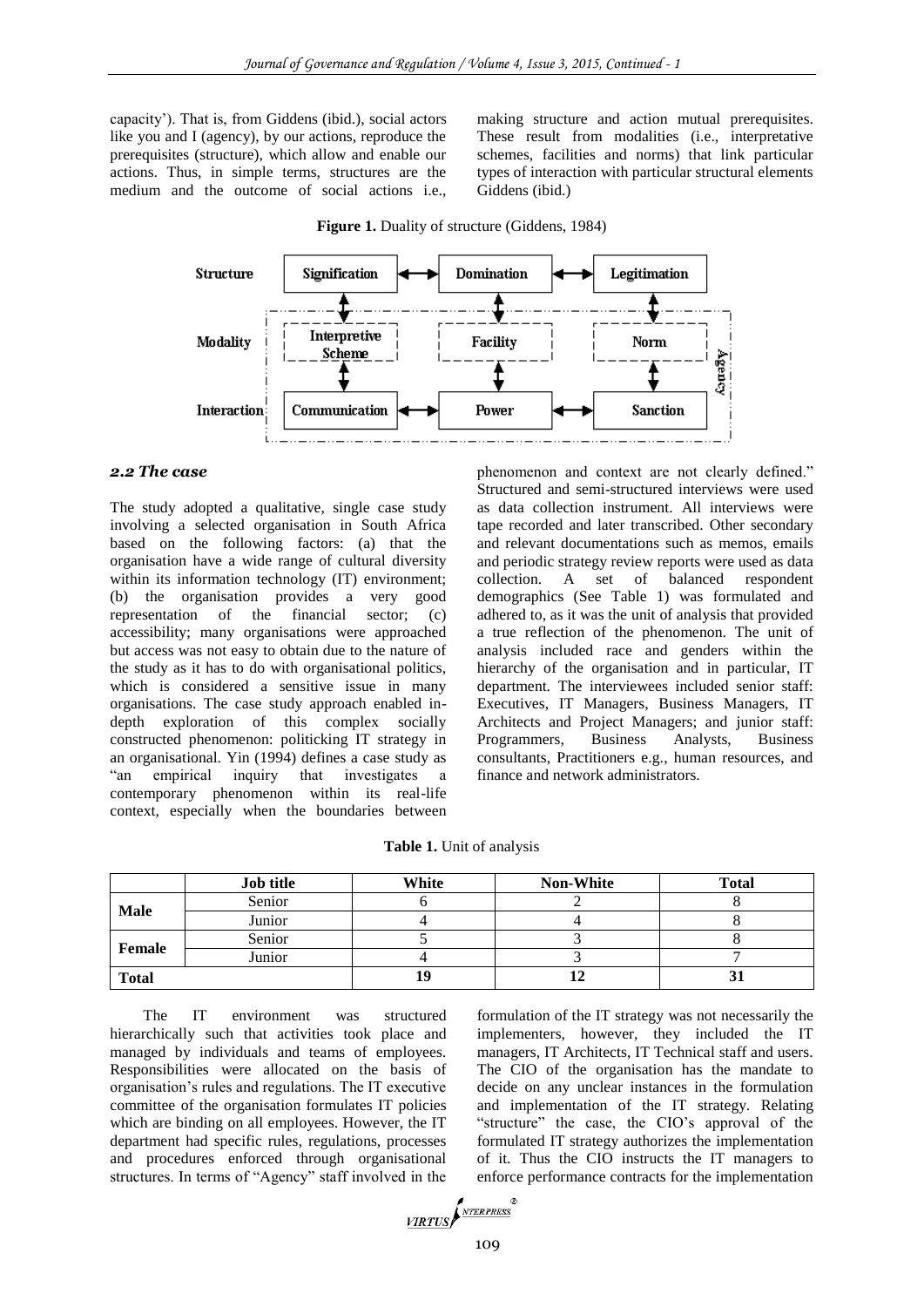of the IT strategy. Based on the organisation's rules, the CIO was mandated to allocate the available resources for the development and implementation of the IT strategy. On another level, the organisation's rules permits the IT managers to make decisions concerning different resources. The interdependency of agency and structure and their link via modalities within the IT environment of the organisation are discussed in Section 3 of this paper.

# *2.3 Methodology*

The study has three lines of investigation: (a) it applied an interpretive perspective to investigate the relationship between technical and non-technical factors in the implementation of IT strategy; (b) it investigated the organisational politics within the computing environment in the implementation of IT strategy. This area of investigation was more carefully phrased because of the sensitive nature of the subject (politics); and (c) it focused on the impact of organisational politics on IT strategy. Primary data was collected through semi-structured interviews with 31 employees from the organisation. The appropriate questions for the collection of data were grouped into three categories to enable the use of process-based research as described by Roode's (1993) framework for information systems research.

The first group of questions focused on interviewees' understanding of IT strategy as understood by the respondents: the purpose was to determine the meaning and definition of IT strategy. The second group of questions followed an inductive logic with the view of drawing in any relevant information on the topic of how IT strategy is implemented within the organisation to surface. The last group of questions aimed to explore in more depth the nature of influence of actors within the implementation of IT strategy. Drawing from the work of Audet and d'Amboise (2001) and stated here verbatim, "an interview guide was used to avoid losing focus, and to ensure that all relevant questions were asked. Questions were both closed and openended. Indeed, while some questions required a brief and precise answer, it was also desirable to let information emerge. Respondents were thus given the opportunity to express their thoughts on the topic of interest as freely as possible." The approach proved useful to the study in the following ways: (a) to observe, capture and explain participants' behaviour, which cannot be easily identified with other research approaches; (b) it allowed for an in-depth analysis of the case studies to be presented, a factor necessary due to the nature of the topic; (c) to study individuals in their natural setting, which involves physical interaction and gathering of material and to emphasise on the epistemological context as an *active learner able to* narrate the story from the participants' view rather than as an 'expert' who passes judgment on participants. According to Klein & Myers (1999), information systems researchers should explore 'how' and 'which' principles may apply in any particular or different situation.

### **3 Findinds and discussions**

### *3.1 Introduction*

Given the Figure 1 above, the action and interaction of actors and the (interplay between agency and structure) were established and recognised in the different situations in terms of time and place. This analysis, focusing on the emergent regularities of the situation, is an interpretative scheme and dealt with how the understanding of agents was exhibited. To effectively apply duality of structure as a lens to understand and interpret the phenomenon, the social structures and human interactions in the formulation and the implementation of the IT strategy were categorized into three dimensions. The dimensions are recursive in character and linked by modalities as illustrated in Figure 1 above - Structure and Interaction: Signification and Communication; Legitimation and Sanction; and Domination and Power.

### *3.2 Factors of organisational politics*

The above duality of structure (Figure 1) is interpreted and mapped onto four factors of organisational politics shown in Table 2 and summarised below. The factors were drawing from the works of Pettigrew (2003), Pfeffer (1992), Morgan (1996) and Morgan and Goldsmith (2004). These factors were manifestations of organisational politics as critical factors which impacted on the implementation of the IT strategy in the organisation. The mapping was done to make sense of the interplay between the findings and the interpretation.

### *3.2.1 Racial behaviour*

Although the organisation advocated racial integration in the computing environment, racial diversity was misconstrued as a political racial divide, and actions were often interpreted as acts of racism. Some employees resorted to racial discrimination to ingratiate themselves with their superiors. This resulted in negative relationships and a lack of trust among employees in the computing environment. Some whites at times excluded employees of other races in communicating some of the processes and activities in the implementation of IT strategy. Similarly, some blacks, coloureds and Indians segregated themselves from the whites, which made it difficult for them to be part of the allocation of tasks. All of this added up to a divided workforce. This was not conducive to productivity, especially with respect to the implementation of the IT strategy.

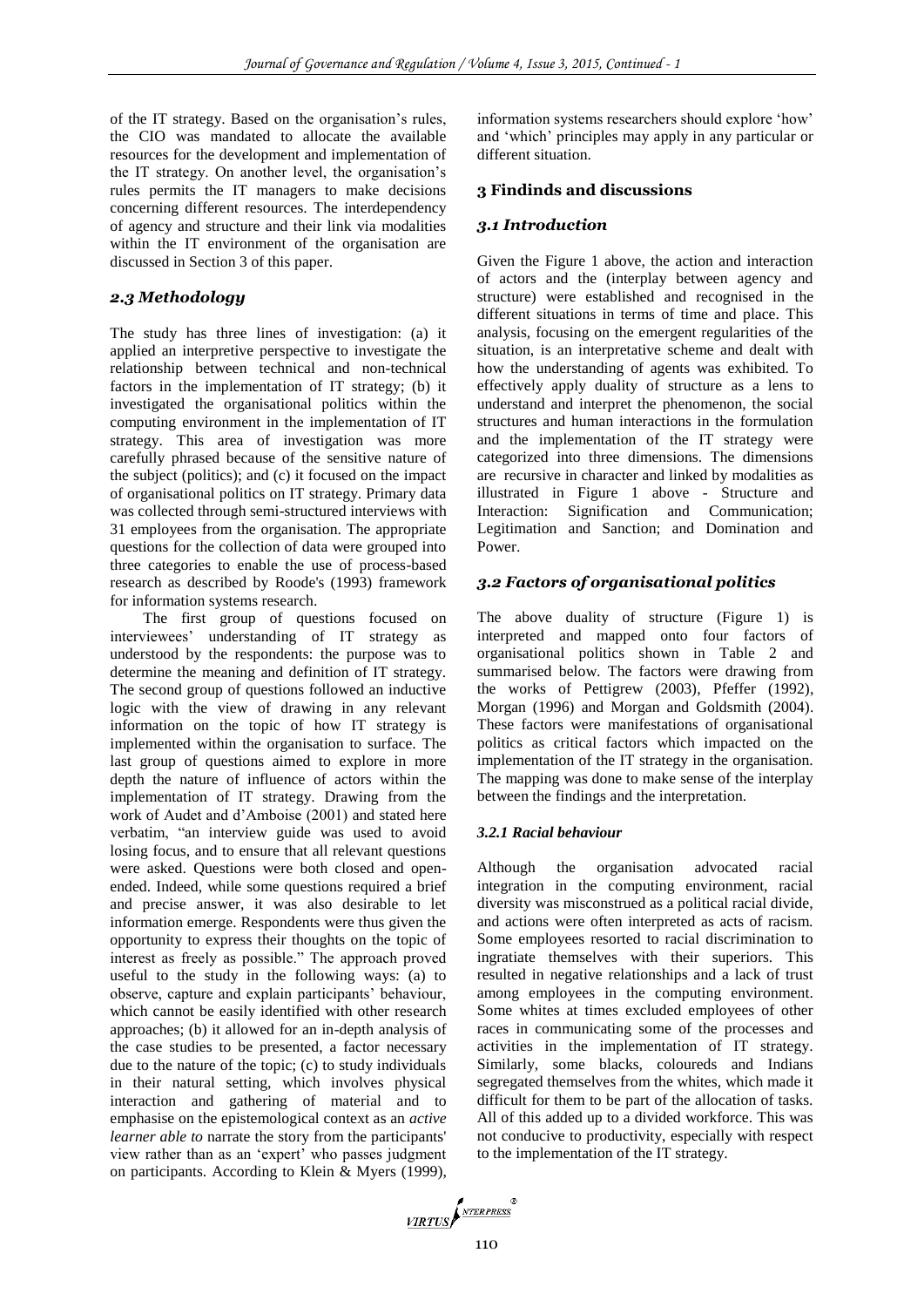#### *3.2.2 Exploitation of job insecurity*

The absence of any process of measuring progress with tasks allocated to employees meant that individual managers used their power to decide how to measure employees' performances. With appraisals in terms of the individual employee's performance contract also measured on a timescale shorter than the period of IT strategy implementation, employees resorted to seeking the approval of their managers instead of focusing on the task at hand. Power was unequally distributed among the different unequally distributed among the different departments, and this, coupled with an unhealthy competitiveness and rivalries to gain personal advantage meant that employees and managers alike were constantly insecure about what they had to do and about their jobs as such. This situation was not improved by acts of disinformation. Some employees were dominated by others, which meant that those dominated were often deprived of the resources needed to do their job, adding to their insecurity.

#### *3.2.3 Exploitation of performance contracts*

The performance contract was regarded as a *sine qua non* in the organisation. All employees, including managers, were obliged to conform and sign their contracts. However, employees were not forced to perform the tasks as stated in their individual contracts. This depended on the agenda of individual managers, who might coerce employees to perform tasks aligned with their (the managers') interests. Using their power and authority, and the "threat" of performance appraisal, managers therefore exploited the performance contracts. At the same time, employees did their bit of exploitation as well. Employees who had more organisational knowledge and information related to the implementation of IT

strategy at their disposal, and those highly skilled employees whose expertise were heavily relied upon during implementation, became dominant and they used that as power to dictate activities and processes during implementation, regardless of specific performance contract stipulations.

## *3.2.4 Pursuit and protection of personal and group interests*

IT managers, especially heads of departments, promoted their individual interests through the facility to allocate and authorize the use of available resources. These actions led to counterproductive rivalries, where personal and group interests, often in conflict with the interests of the organisation, were put first. The driving force behind this pursuit of individual and group interests was often the feeling of superiority of one manager or the particular group over others. This had a negative effect on many of the employees, particularly, on those at the lower levels. It led to reduced productivity, created a lack of trust, increased internal conflict and negatively affected the implementation of IT strategy in the organisation.

## *3.3 The impact of organisational politics on the implementation of IT strategy*

The four factors of organisational politics identified are, of course, not independent. In order to discover the relationships between the factors, they were further analysed. From the findings, the concepts related to organisational politics were identified as domination, inequality of power, disinformation, coercion, self-interests, rivalries, lack of trust and conflict (Pfeffer 1992). Table 2 shows the analysis where each factor, regarded as a category, shows the concepts that make up that category.

|                         | Racial<br>behaviour | <b>Exploitation</b><br>of job<br>insecurity | <b>Exploitation of</b><br>performance<br>contracts | <b>Pursuit and protection</b><br>of personal and group<br><i>interests</i> |
|-------------------------|---------------------|---------------------------------------------|----------------------------------------------------|----------------------------------------------------------------------------|
|                         |                     | <b>Domination &amp; Power</b>               |                                                    |                                                                            |
| • Domination            | X                   | X                                           | X                                                  |                                                                            |
| • Inequality of power   |                     | X                                           | X                                                  | X                                                                          |
| • Self-interests        | X                   |                                             | X                                                  | X                                                                          |
|                         |                     | <b>Signification &amp; Communication</b>    |                                                    |                                                                            |
| • Disinformation        | X                   | X                                           | X                                                  |                                                                            |
| $\bullet$ Coercion      | X                   |                                             | X                                                  | X                                                                          |
|                         |                     | <b>Legitimation &amp; Sanction</b>          |                                                    |                                                                            |
| • Rivalries             | X                   | X                                           |                                                    | X                                                                          |
| $\bullet$ Lack of trust | X                   | X                                           |                                                    | X                                                                          |
| $\bullet$ Conflict      | X                   | X                                           |                                                    | X                                                                          |

**Table 2.** Matrix of relationships between factors of organisational politics

In terms of the analysis, Table 2 shows the relationships between the factors of organisational politics and duality of structure. The implementation

of IT strategy is the result of peoples' actions, through procedures, processes, activities and use of resources. Even though the CIO, IT Managers and

$$
\underbrace{\hspace{0.5cm}\textcolor{blue}{\mathit{MRTUS}}\hspace{-0.5cm}\textcolor{blue}{\int^{MTERPRESS}}^{\textcolor{blue}{\mathit{NTERPRESS}}}
$$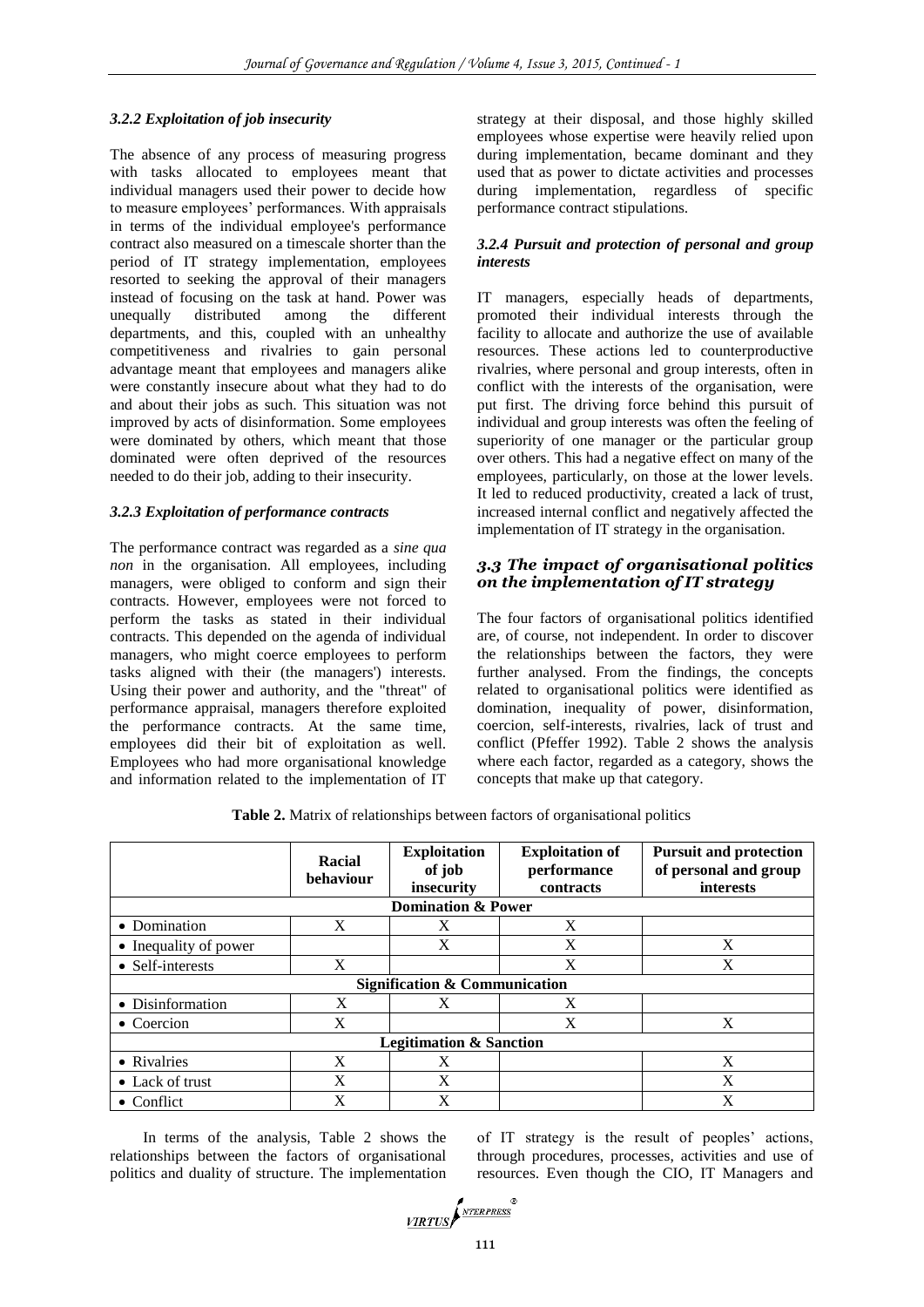other employees acted within the defined processes and procedures, organisational politics influenced and negatively impacted on the implementation of IT strategy in the organisation. The participation or enrolment of employees in the implementation of IT strategy was marked by different negotiations, but mainly, the performance contract was the basis for all negotiations. And here the rules allowed the IT managers to use their discretion (as they saw fit) in certain scenarios. The performance contract did not permit any employee to avoid participating or enrolling in the implementation of the IT strategy, forcing them to be committed individually and collectively. While this made it easier to involve all employees in the implementation of IT strategy, individual actions resulting from the performance contract did not guarantee a positive outcome. First, employees were not forced to perform the tasks as stated in their individual contracts – this, in many cases, depended on the agenda of individual managers, who might coerce employees to perform tasks aligned with their (the managers') interests. Second, using their power and authority, and the "threat" of performance appraisal, in other words, exploiting the job insecurity of employees, managers exploited the performance contracts, often to achieve their own objectives, which did not necessarily align with that of the organisation in terms of IT strategy implementation. Third, employees did their bit of exploitation as well. Some employees who were privileged shared and communicated information with colleagues of their choice, while the information was supposed to be made available to the entire department. Some highly skilled employees whose expertise was heavily relied upon in the implementation of IT strategy in the organisation, used their power to dictate activities and processes in the implementation of IT strategy, regardless of specific performance contract stipulations. Through their actions they inhibited and dominated other individuals.

Due to the huge dependency on people, technologies and processes in the implementation of IT strategy, relationship was key and fundamental. As the analysis revealed in Table 4 above, the feeble relationship which was a manifestation of organisational politics was instrumental to the derailment of IT strategy in the organisation. Some employees, including some IT managers, felt insecure about their jobs or financial aspects related thereto. As a result, their actions were based on furthering their personal interests rather than those of the organisation. For example, some managers felt that they could not report the truth about the activities in and the state of their department, in case it might have an adverse effect on their employment. Managers exploited performance contracts by using their power to decide how to measure employees' performances. There were stiff and unhealthy competitiveness and rivalries, which led to constant insecurity. This

situation was not improved by acts of disinformation or non-information, which, as pointed out above, were often racially motivated. Some employees were dominated by others, excluded and deprived of the resources needed to do their job, adding to their insecurity. The flow of information during implementation was top-down in approach. The autonomy of managers also allowed them to interpret the implementation tasks differently, depending on the interest of the head concerned. IT managers used the mandates and authority bestowed on them to share the information they received and their interpretation thereof as they pleased and in the process, imposed constraints on the performance of those who were not privileged or favoured by them. Such actions were informed by personal interests, exploited the performance contracts of employees and prevented employees from carrying out tasks that the managers would prefer not to undertake.

IT managers, especially heads of departments, also promoted their individual interests through the facility to allocate and authorize the use of available resources. These actions unavoidably led to counterproductive rivalries, where personal and group interests, often in conflict with the interests of the organisation, were put first. The driving force behind this pursuit of individual and group interests was often the feeling of superiority of one manager or a particular group over others. This had a negative effect on employees and increased the job insecurity of many of the employees, particularly, those at the lower levels in dominated departments or groups. The organisational politics led to reduced productivity, created a lack of trust, increased internal conflict and negatively affected the implementation of IT strategy in the organisation. These factors of organisational politics as captured and illustrated in Tables 2 and 3 above, derailed processes and activities in the implementation of IT strategy. As a result of the derailment, IT strategy is developed or reviewed each year, making it a cost prohibitive exercise.

### **4 Conclusion and recommendation**

### *4.1 Conclusion*

During implementation of the IT strategy, employees were mobilised by their managers to undertake aspects of the implementation by allocating these as tasks to them. Communication was restricted, and the focus was on technical aspects. These communicative actions reproduce structures of significance, which were the technical aspects and must always receive priority, regardless of their match with particular aspects of the developed IT strategy. Employees use their technical abilities to manage their authority to protect their own interests. These actions produced and reproduced the structures of domination, dictating implementation based on pragmatic considerations. Finally, employees accepted their tasks, together as

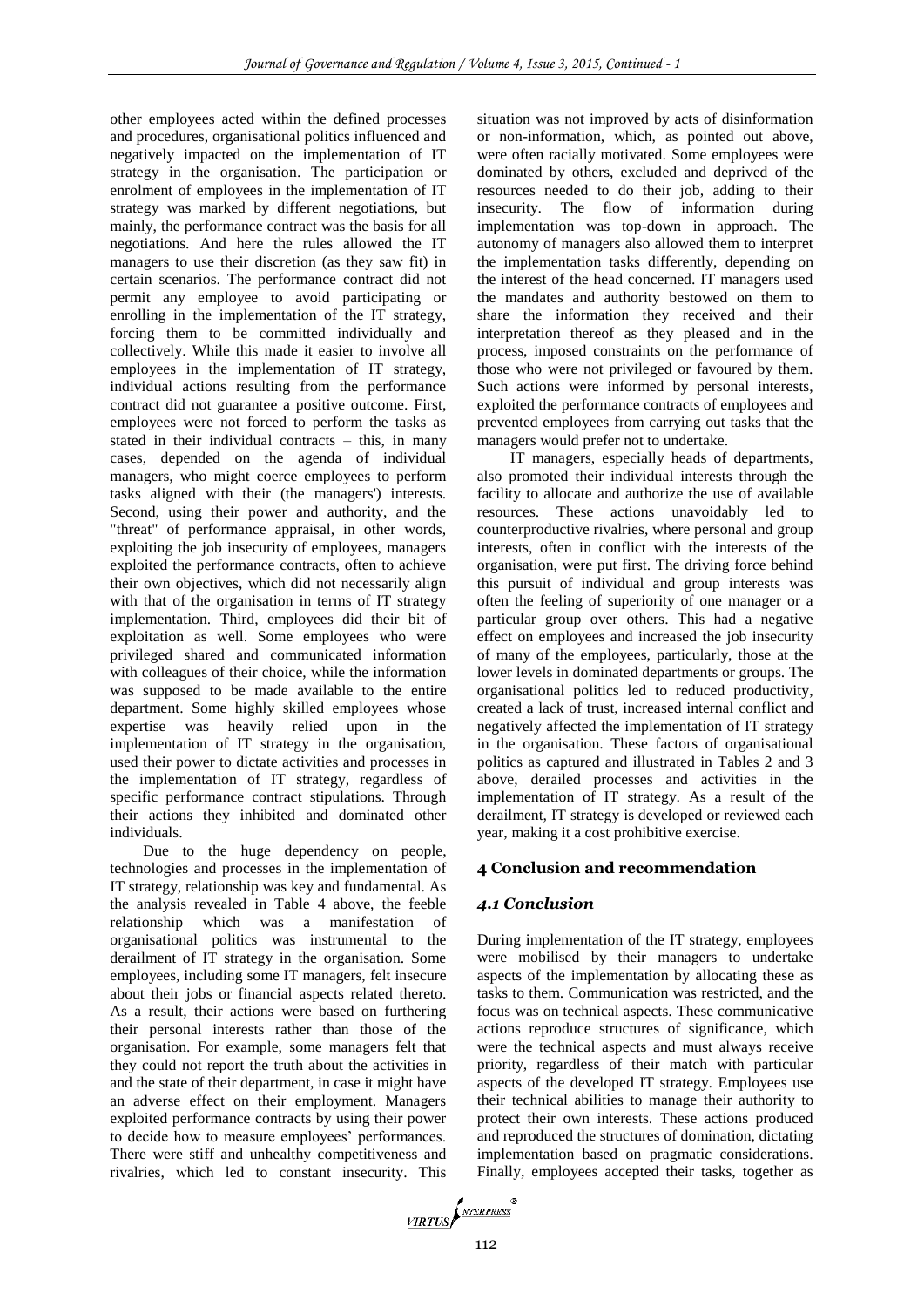they were, to performance related incentives, and continue with their work without full understanding of the implementation. Their work is affected by a variety of issues which created an environment of poor cooperation. All of this reproduces the structure of legitimation during the implementation of IT strategy in the organisation.

Due to the relative instability of the computing environment as a result of different interest groups and at different levels, implementation of the IT strategy could become increasingly difficult over time. As alluded to in this paper, the actions of agents always carry within them the seeds of change, but such change, to improve alignment of interests of all interest groups, would also require a change in the processes to create new norms, facilities and interpretive schemes. As mediators of the actions of agents, they could contribute to new structures of legitimation, domination and signification, which in turn could lead to a better and effective interplay among stakeholders in an organisation. The findings from the analysis represent the current irregularity in practice, which is likely to continue unless an effort is made to change it.

### *4.2 Contribution*

The use of Structuration Theory as lenses through which the analysis was undertaken, revealed a rich context that otherwise would not have been observed. It enabled the explanation of the interaction between technology, human action and organisational structure, affecting the strategic IT direction of the organisation. This represents a contribution to Information Systems Research methodology. It is envisaged that this approach (use of Structuration Theory as a lens to study the impact of sociotechnical processes in organisations) could, in many cases, be used to conduct more in-depth analyses of the social aspects that so often lead to failures of information system projects. Further contribution of the study is the support it gives to decision makers, professionals, including managers and employees of the organisation within the computing environment, and IS researchers. It is expected that the key contribution will arise from the understanding of the impact of organisational politics on IT strategy. Through this, a better understanding of the influences in the deployment of IT strategy will be gained.

# *4.3 Limitation and future research work*

Politicking IT Strategy in an organisation has emerged as one of the factors contributing to inadequate IT strategy formulation and implementation. Many organisations are embracing the need to understand and interpret the interplay among stakeholders that bedevils the sociotechnical processes of IT strategy formulation and implementation. Even though it is justifiable to

conduct a single case study research in information systems or in a computing environment, the case was a very large organisation or of a global status. However, the unit of analysis was limited due to the sensitivity of the research. If a larger sample had been obtained and as well as with a multiple case study, perhaps the results and analysis thereof could have revealed more information. Furthermore, academic literature on information technology and information system strategy formulation and implementation has been covered very extensively since its foundation. However there is little literature coverage on the impact of organisational politics on these strategies and their effective implementation and there was no readily available framework or guide that organisations can use to identify and address the negative impact of organisational politics on IT strategy implementation. This research has gone a long way in addressing this because it had suggested a matrix as a framework that will serve as a guide to many organisations to determine and address their sociotechnical processes leading to IT strategy formulation and implementation. However, politicking IT strategy in an organisation is still evolving and the underpinning sociotechnical processes are broad. This research has just scratched the surface as it only addressed the context of the social aspects. Future research is required to expand the knowledge on factors influencing politicking of technology appropriation in support of business strategy in organisations. Finally, it is recommended that further studies be done for multiple organisations with a broader unit of analysis and from different developing countries to further examine the theoretical validity and empirical relevance of the suggested matrix. It is also recommended that further studies be conducted to determine the degree of politicking on IT strategy implementation in an organisation.

#### **References**

- 1. Armstrong, M., 1994. *How to be an even better manager* 4th ed., London: Kogan Page Ltd,.
- 2. Audet, J. and d'Amboise, G., 2001. The Multi-site study: An innovative research methodology. *The Qualitative Report*, 6(2). Available at: www.nova.edu/ssss/QR/QR6-2/audet.html.
- 3. Boar, H., 1998. Information Technology Strategy as Commitment. *RCG Information Technology*. Available at: http://www.rcgit.com/Default.aspx.
- 4. Butcher, D. & Clarke, M., 1999. Organizational Politics: The Missing Discipline of Management? *Industrial and Commercial Training*, 31(1), pp.9–12.
- 5. Callon, M. & Law, J., 1989. On the Construction of Sociotechnical Networks: Content and Context Revisited. *Knowledge and Society: Studies in the Sociology of Science Past and Present*, 8, pp.57–83.
- 6. Ciborra, C.U., 1996. International Conference on Information Systems. In *Improvisation and information technology in organizations*. Philadelphia, USA, pp. 369 – 380.